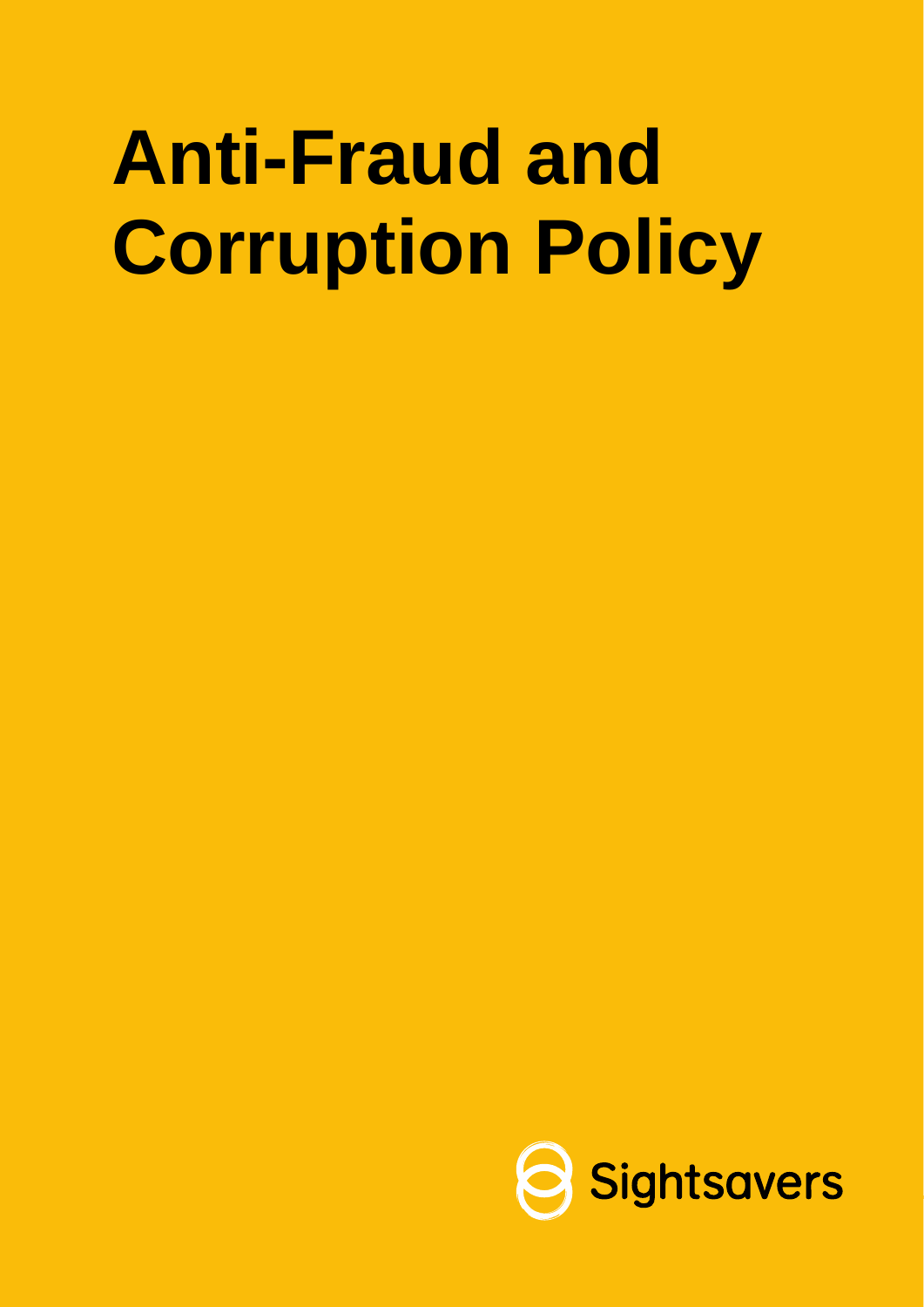Sightsavers is committed to act honestly and transparently. We adopt an attitude of zero tolerance to fraud, corruption, bribery and money laundering. This policy is globally applicable and provides an explanation of how we implement this.

Fraud and corruption are found in all countries. They hurt the poor disproportionately, diverting resources intended for development and humanitarian assistance and increasing the costs of basic public services. They undermine economic growth and are a barrier to poverty alleviation and good governance. In countries where we work that have high levels of fraud and corruption, we run the risk of not achieving our goals and objectives. Even the suggestion that Sightsavers is linked to fraud and corruption could be damaging to our reputation and the trust that people place in us.

## **Contents**



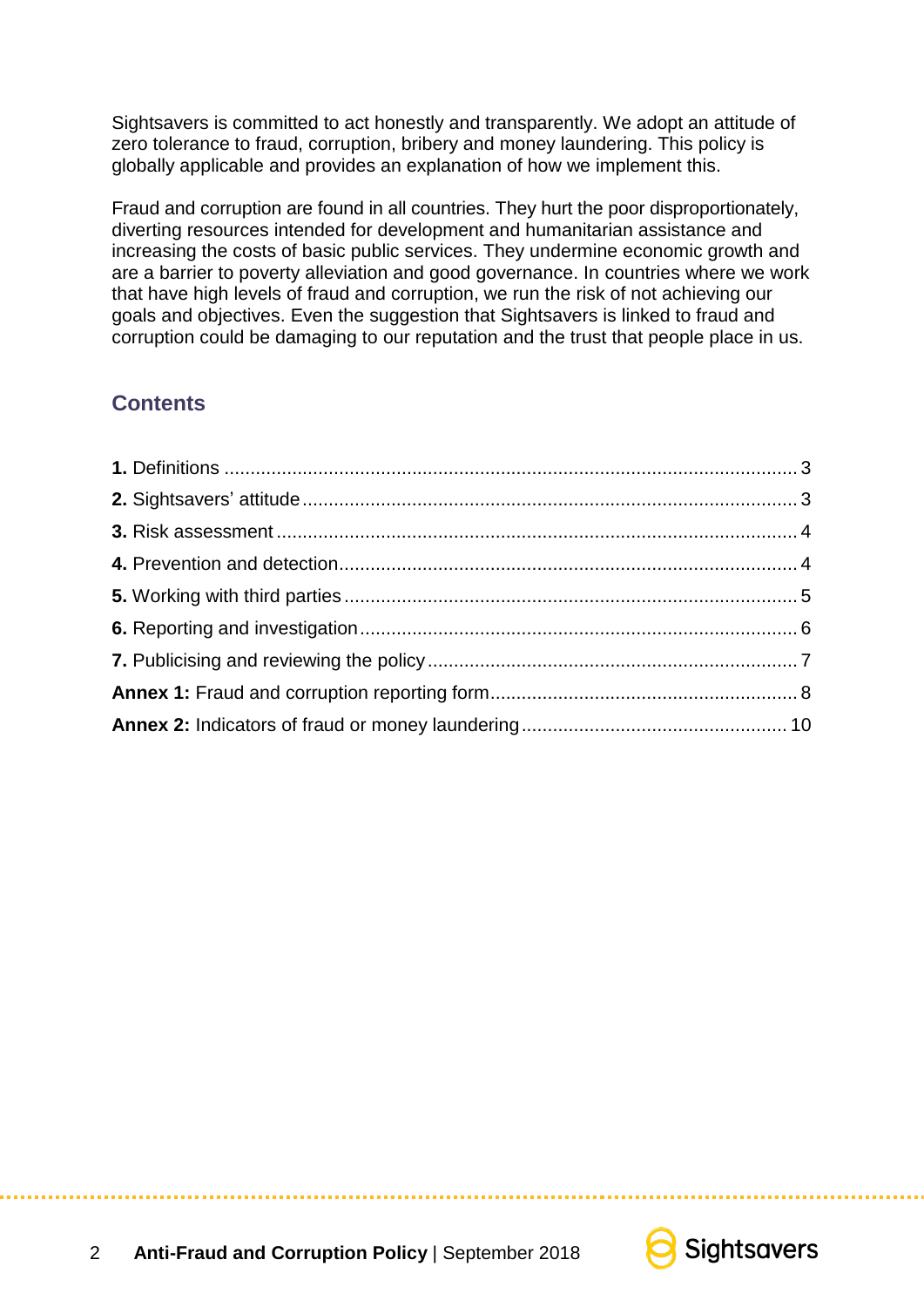# <span id="page-2-0"></span>**1. Definitions**

- 1.1. **Fraud** is committed by an internal source (staff or trustee, for example) or external source (anyone else) with the deliberate intention of deceiving Sightsavers, its donors, beneficiaries or the general public to gain a personal advantage, or cause financial or non-financial loss to another. It covers acts varying from theft to false accounting, from the builder who dishonestly conducts unnecessary repairs to the candidate who falsely claims qualifications on their CV. It may involve lying, failing to say something when you should, or abusing your position.
- 1.2. **Corruption** is the abuse of entrusted power for illegitimate individual or group benefit. The most obvious example of this is bribery, but other examples include extortion, conflicts of interest and favouritism. In addition Sightsavers adopts a zero-tolerance approach to tax evasion of any kind, including that which may be committed by either our partners or suppliers.
- 1.3. **Bribery** involves offering, promising, giving, accepting or soliciting an incentive (financial or non-financial) to do something that is illegal or a breach of trust.
- 1.4. **Money laundering** is the process by which the proceeds of crime are converted into assets that appear to have a legitimate origin. Legislation on money laundering in the UK makes the following illegal: concealing, disguising, converting or transferring criminal property; becoming involved in an arrangement facilitating this, and the acquisition, use and possession of criminal property. It is also an offence not to disclose one of the above.

# <span id="page-2-1"></span>**2. Sightsavers' attitude**

- 2.1. Zero tolerance means that we have put in place mechanisms to prevent, detect and deter abuse, and that any suspicion or allegation of fraud, corruption, money laundering and terrorist financing, whether perpetrated by staff, trustees, donors, contractors, partners or beneficiaries, will be fully investigated.
- 2.2. For Sightsavers staff, undertaking any of these activities amounts to gross misconduct under the Disciplinary Policy, and we will move directly to take formal disciplinary action.
- 2.3. Sightsavers will comply with all relevant legislation, recognised codes of practice and other appropriate guidance, including that from the Charity Commission, in relation to this. As a UK charity, Sightsavers must comply with UK legislation including the Money Laundering Regulations 2007, the Terrorism Act 2000, the Proceeds of Crime Act 2002, the Bribery Act 2010 and the Criminal Finances Act 2017.

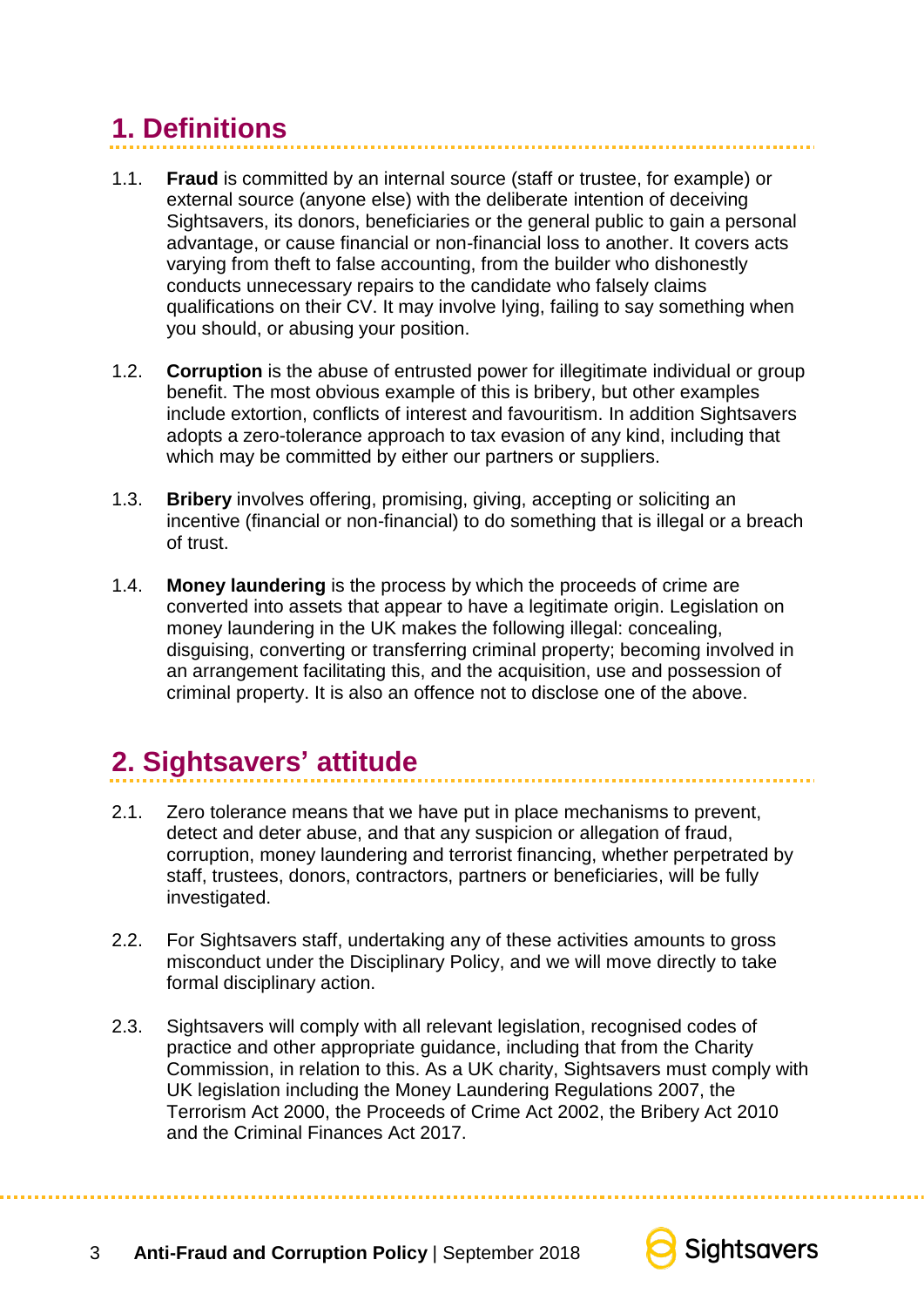## <span id="page-3-0"></span>**3. Risk assessment**

3.1. Understanding the risk of fraud, corruption and money laundering that Sightsavers faces is key to being able to prevent these from happening. A periodic risk assessment will be undertaken to further strengthen our preventative and detective procedures and controls.

## <span id="page-3-1"></span>**4. Prevention and detection**

- 4.1. Everyone in Sightsavers is responsible for preventing and detecting abuse. The commitment and dedication of all staff is vital to improve protection. Our staff should remain vigilant and report all instances they become aware of using the reporting procedures in section 6.
- 4.2. Indicators of possible fraud, corruption, money laundering and terrorist financing are highlighted in Annex 2.
- 4.3 A mandatory interactive training package can be found on Sightsavers' internal e-learning platform (http://www.sightsavers.gomocentral.com/login). All new staff, must complete this package as part of their induction, within three months of joining the organisation. Incumbent members of staff will be required to complete the training package every 24 months to refresh their understanding. Performance against this requirement will be monitored and reported on to the management team. Tailored sessions on this policy will be conducted to support key business roles and functions to ensure that Trustees and staff understand the risks and how to mitigate them effectively.
- 4.4 Sightsavers has a well-developed financial control environment, which is documented in the Financial Framework. It is essential that the provisions of the Framework are complied with, as the operation of these controls is the surest way to prevent fraud and corruption.
- 4.5 As well as being preventative, Sightsavers' control framework is detective and enables internal abuse and irregularity to be identified and investigated.
- 4.6 Sightsavers operates an annual programme of internal, statutory and donor audits of various aspects of its work. The scope of these audits varies, and is often not designed specifically to identify fraud or corruption, but they provide an opportunity for an independent examination of financial transactions.
- 4.7 The prevention and detection of fraud and corruption is also underpinned by other procedures that Sightsavers has in place. This includes the Global Whistleblowing Policy, Complaints Policy, Procurement Policy, Conflict of Interest Policy, Safeguarding Policy and Disciplinary Policy.

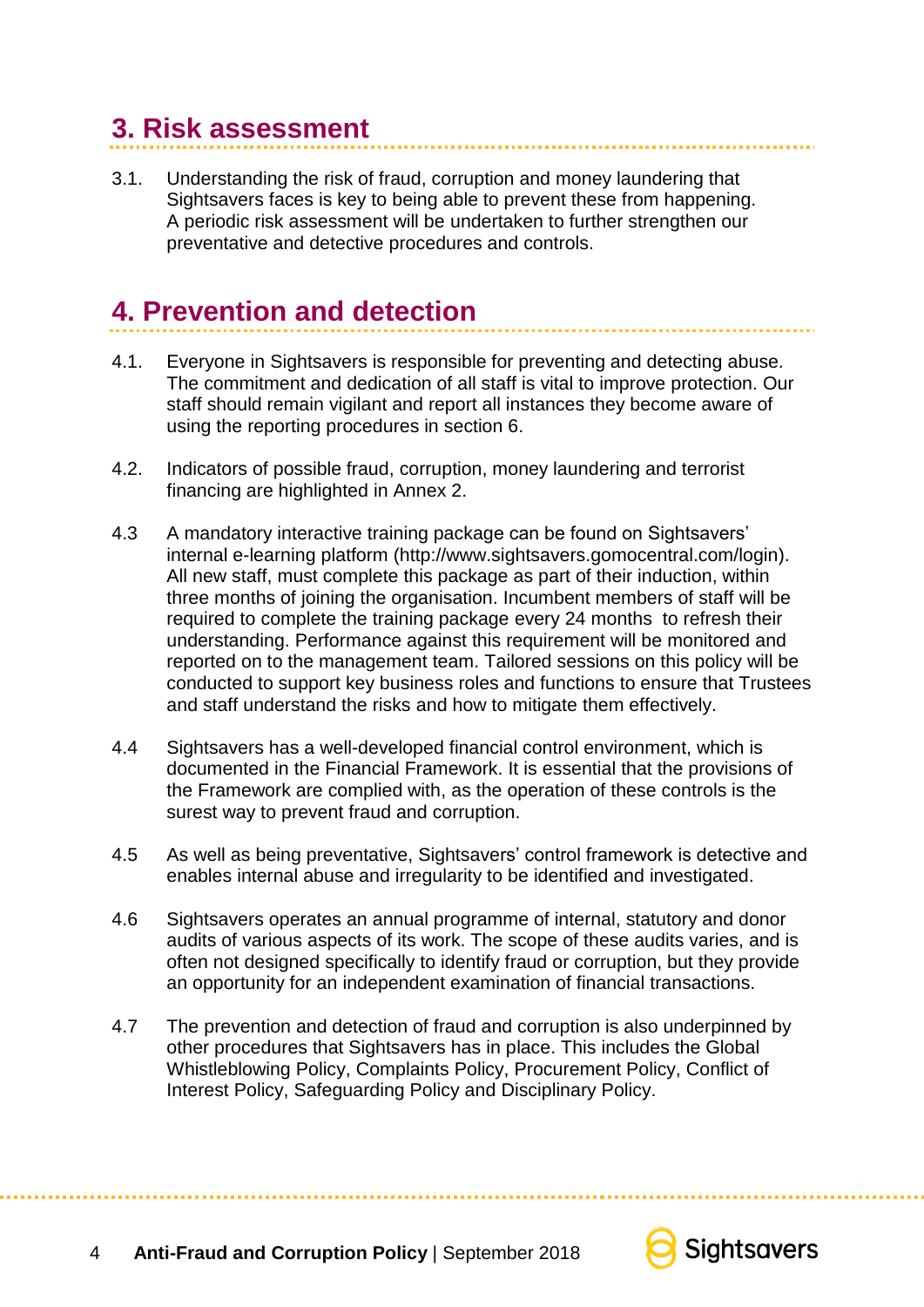# <span id="page-4-0"></span>**5. Working with third parties**

- 5.1. Sightsavers works with third parties as a matter of course, and considers partnerships to be vital and fundamental in the way it works towards achieving its mission. These partnerships are enormously beneficial in the delivery of Sightsavers' objectives but bring increased risk of fraud and corruption as funds are no longer under Sightsavers' direct control.
- 5.2. To counter this risk, Sightsavers has developed additional control procedures to be adopted when working with third parties, including partner organisations. These are documented in full in the Financial Framework, Partnership Management Framework and Due Diligence tool, but include the requirement to follow sound contracting practice and undertake appropriate monitoring activities to minimise the risks.
- 5.3. Sightsavers also accepts funds from third-party donors and it is essential that the organisation properly understands the source and destination of these funds to prevent Sightsavers being an unwitting part of fraud, corruption, terrorism financing or money laundering. Additional enquiries are made for every large donation (more than £10,000) to confirm that it is from a credible source. These are more extensive if the donor is not already known to us. Additional guidance on this is contained in the Fundraising Policy.
- 5.4. The following types of donation in particular are automatically regarded as suspicious and carefully investigated before acceptance as they may be indicative of money laundering:
	- Donations conditional upon particular organisations being used to carry out the work for the charity (eg work being carried out with particular implementing partners, or purchases made from particular suppliers).
	- Donations that have (or may have) to be returned (loans, refunds etc).
- 5.5. Regardless of the reason for Sightsavers working with a third party, the organisation will take steps to understand the other party to ensure that they are appropriate to work with.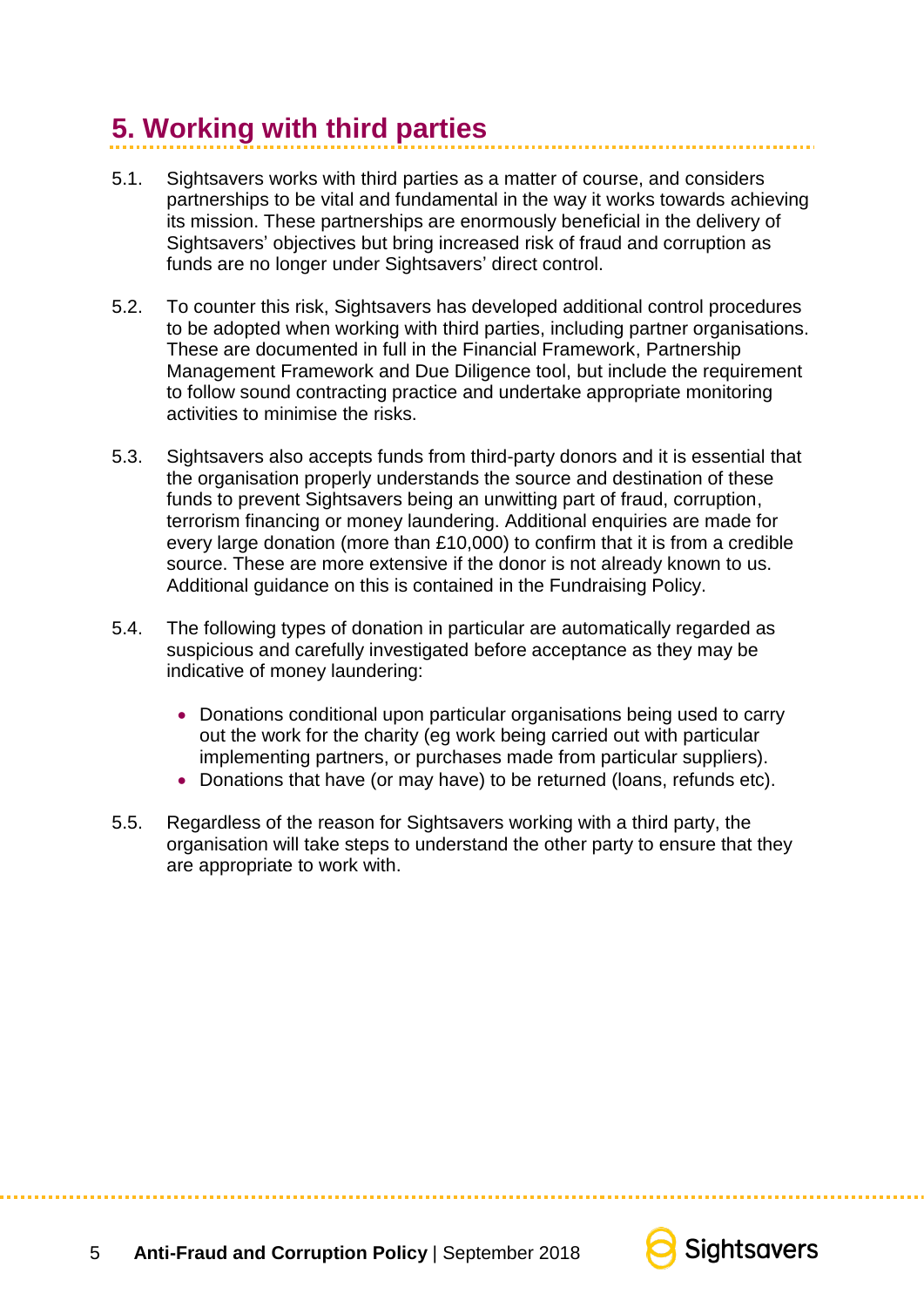# <span id="page-5-0"></span>**6. Reporting and investigation**

- 6.1. Should any staff become aware of fraud, corruption, money laundering or terrorist financing in any form, they must report it by following the procedure below. Failure to report concerns is regarded as misconduct by Sightsavers.
- 6.2. Any report made relating to improper or illegal conduct within Sightsavers will be treated as a whistleblowing disclosure in line with the Global Whistleblowing Policy.

#### **Reporting procedure**

**1.** Discuss with your immediate manager and/or the relevant functional head of department. If you believe your immediate manager is involved, go directly to the functional head of department. If you believe your functional head is also involved, proceed to step 2.

**2.** If suspicions appear well-grounded, the fraud and corruption reporting form (Annex 1) should be completed and submitted to the Director of Finance and Performance and Head of Internal Audit and Control, who will also advise the Chief Executive.

**3.** The action required in response to the report will be determined by these individuals. The fraud and corruption reporting form will be updated with details of the action and as more details are gathered.

**4.** All reports received are retained confidentially in a fraud register held by the Head of Internal Audit and Control. All fraud is reported to the Audit Committee and will be reported to the Sightsavers Ireland Finance and Audit Committee, if relating to funds raised by Sightsavers Ireland, and the Council, at the discretion of the Audit Committee.

- 6.3. Should a suspicion of fraud, corruption, money laundering or terrorist financing be reported, it will be thoroughly investigated to determine the value and extent of Sightsavers' exposure. This investigation will be led by the lobal Director of Finance and Performance and the Controller of Governance and Assurance.
- 6.4. Sightsavers will take action as a result of reports and investigations. This may include, but is not limited to, informing the police, informing the Charity Commission, informing the external auditors, terminating the partnership/supplier contract, terminating the contract of employment or improving the control framework. In taking these actions, Sightsavers will comply with local legislation.

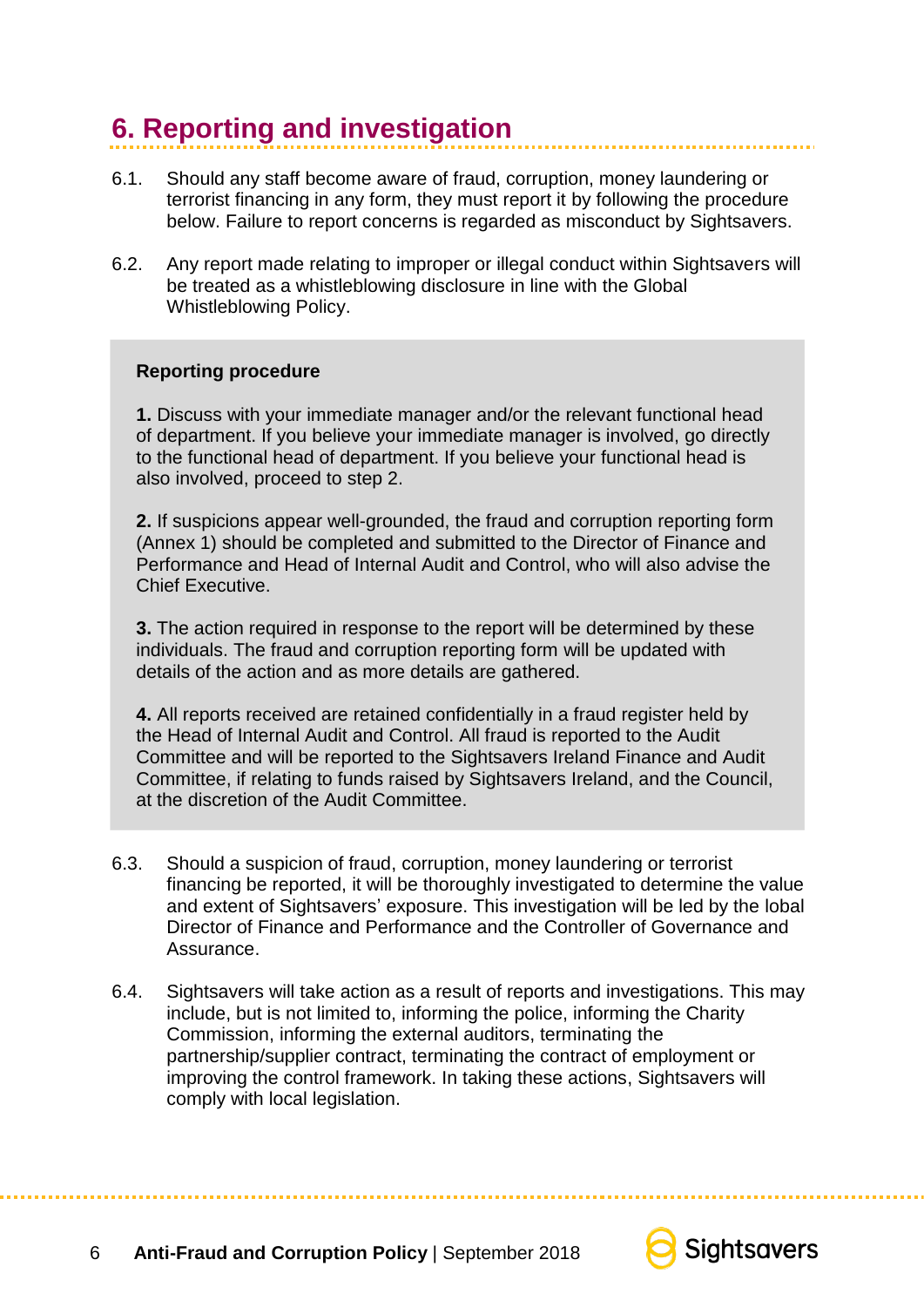- 6.5. If the allegations are found to be deliberately false or malicious, this will be regarded by the organisation as misconduct and appropriate disciplinary action may be taken.
- 6.6. The Global Director of Finance and Performance is Sightsavers' focal point for anti-money laundering and is responsible for reporting suspicions to the authorities in the UK.
- 6.7. If the person making the initial report is unsatisfied with the action taken in response to it, or has a concern about the Global Director of Finance and Performance or Controller of Governance and Assurance, this can be escalated to the Chief Executive and/or Chair of the Audit Committee c/o Sightsavers' head office address.

## <span id="page-6-0"></span>**7. Publicising and reviewing the policy**

- 7.1. The Head of Governance and Assurance will send an annual notification to the whole organisation to remind all staff of the provisions of the policy.
- 7.2. The policy will be reviewed at the same time to ensure it remains up to date and compliant with all relevant legislation.

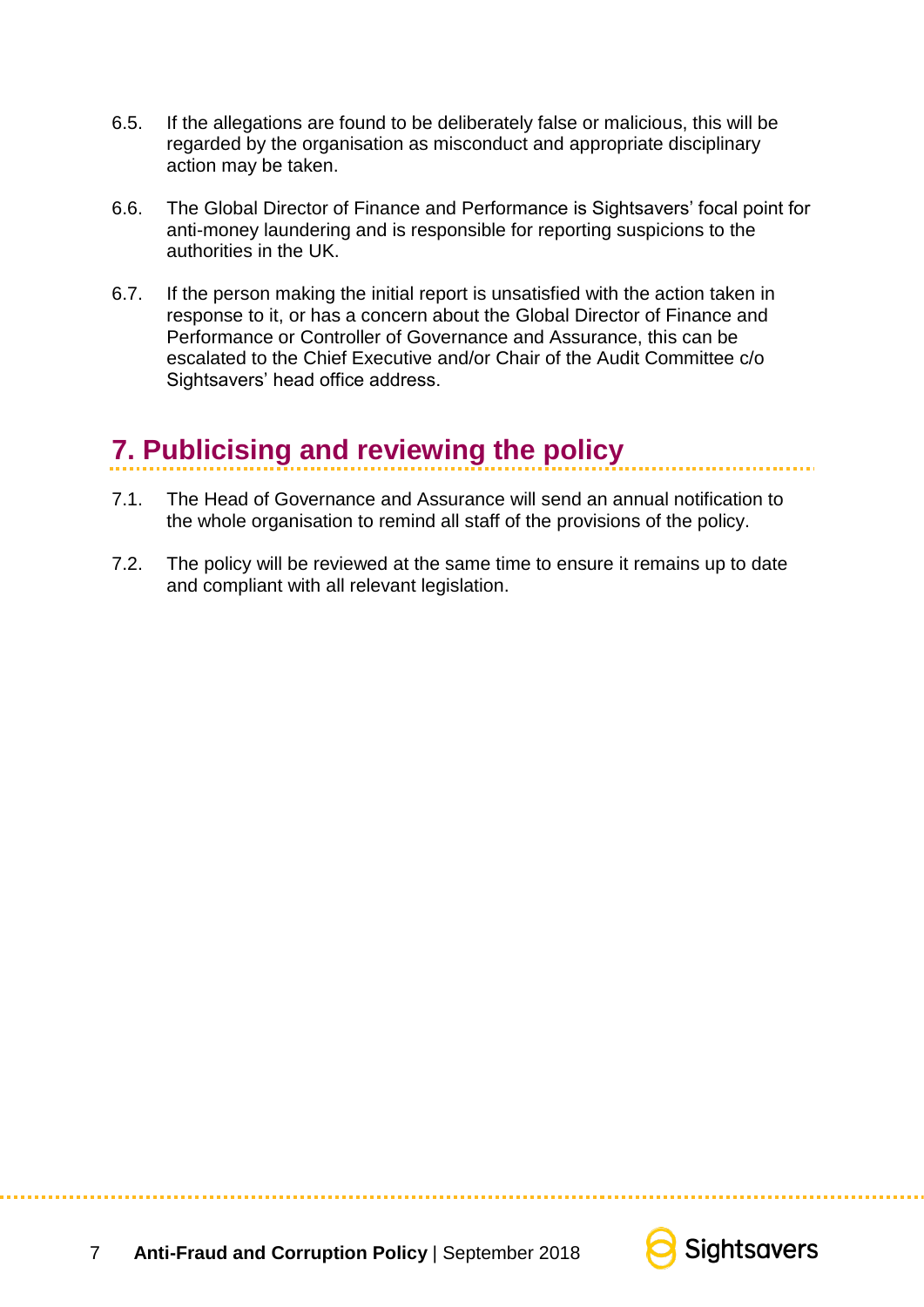# <span id="page-7-0"></span>**Annex 1: Fraud and corruption reporting form**

This form should be completed by the relevant manager if it is concluded there is a reasonable suspicion of fraud, corruption, money laundering or terrorist financing. The form should be sent to both Ken Moon, Global Director of Finance and Performance [\(kmoon@sightsavers.org\)](mailto:kmoon@sightsavers.org) and Mark Ramsden, Controller of Governance and Assurance [\(mramsden@sightsaver.org\)](mailto:mramsden@sightsaver.org).

It should be completed as soon as possible, even though investigations may be ongoing. As new information becomes available, the form should be updated and re-sent to the above recipients. Forms will be kept confidentially by the Head of Governance and Assurance and used to compile a fraud register, which will be summarised for the Audit Committee annually.

| 1              | <b>Office</b>                                                             |
|----------------|---------------------------------------------------------------------------|
|                |                                                                           |
|                |                                                                           |
| $\overline{2}$ | <b>Date of discovery</b>                                                  |
|                |                                                                           |
| $\overline{3}$ | <b>Method of discovery</b>                                                |
|                |                                                                           |
|                |                                                                           |
|                |                                                                           |
| 4              | Details (highlight the nature of the suspicion, eg fraud, corruption etc) |
|                |                                                                           |
|                |                                                                           |
|                |                                                                           |
| $5\phantom{1}$ | Amount of loss discovered / suspected                                     |
|                |                                                                           |
|                |                                                                           |
| $6\phantom{a}$ | Details of any project(s) involved                                        |
|                |                                                                           |
|                |                                                                           |
|                |                                                                           |
| $\overline{7}$ | Details of any restricted funds involved                                  |
|                |                                                                           |
|                |                                                                           |
|                |                                                                           |
|                |                                                                           |

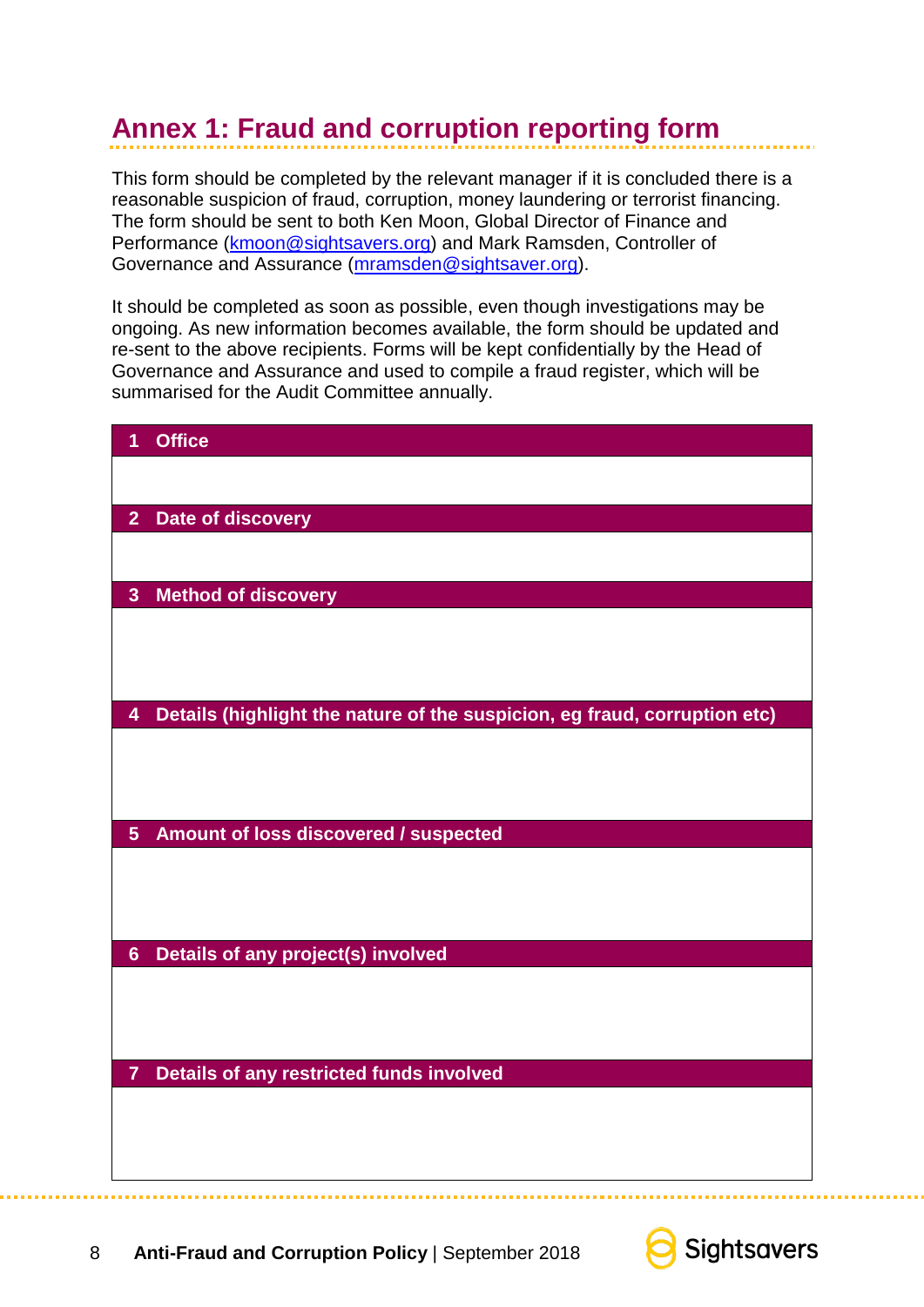| <b>Control weaknesses or control failures identified</b><br>8 |  |  |
|---------------------------------------------------------------|--|--|
|                                                               |  |  |
|                                                               |  |  |
|                                                               |  |  |
| Action taken in response to fraud<br>9                        |  |  |
|                                                               |  |  |
|                                                               |  |  |
|                                                               |  |  |
| <b>Comment on potential for further losses</b><br>10          |  |  |
|                                                               |  |  |
|                                                               |  |  |
|                                                               |  |  |
| <b>Completed by:</b>                                          |  |  |
|                                                               |  |  |
| <b>Position:</b>                                              |  |  |
|                                                               |  |  |
| Date:                                                         |  |  |
|                                                               |  |  |

## **For investigators' use only: do not complete**

| <b>Summary assessment</b><br>11                                                                                               |                                                                   |  |  |
|-------------------------------------------------------------------------------------------------------------------------------|-------------------------------------------------------------------|--|--|
|                                                                                                                               |                                                                   |  |  |
| <b>Action required (if any)</b><br>$12 \overline{ }$                                                                          |                                                                   |  |  |
| (Control improvements, investigations or reporting – to police, donors, Charity<br>Commission, inform others internally, etc) |                                                                   |  |  |
| <b>Reported to Audit Committee</b><br>13                                                                                      |                                                                   |  |  |
|                                                                                                                               |                                                                   |  |  |
| 14                                                                                                                            | Reported to Sightsavers Ireland Finance Committee (if applicable) |  |  |
|                                                                                                                               |                                                                   |  |  |
| 15<br><b>Reported to Council (if applicable)</b>                                                                              |                                                                   |  |  |
|                                                                                                                               |                                                                   |  |  |
| 16                                                                                                                            | <b>Reported to Charity Commission (if applicable)</b>             |  |  |
|                                                                                                                               |                                                                   |  |  |
| <b>Completed by:</b>                                                                                                          |                                                                   |  |  |
| <b>Position:</b>                                                                                                              |                                                                   |  |  |
| Date:                                                                                                                         |                                                                   |  |  |

<span id="page-8-0"></span>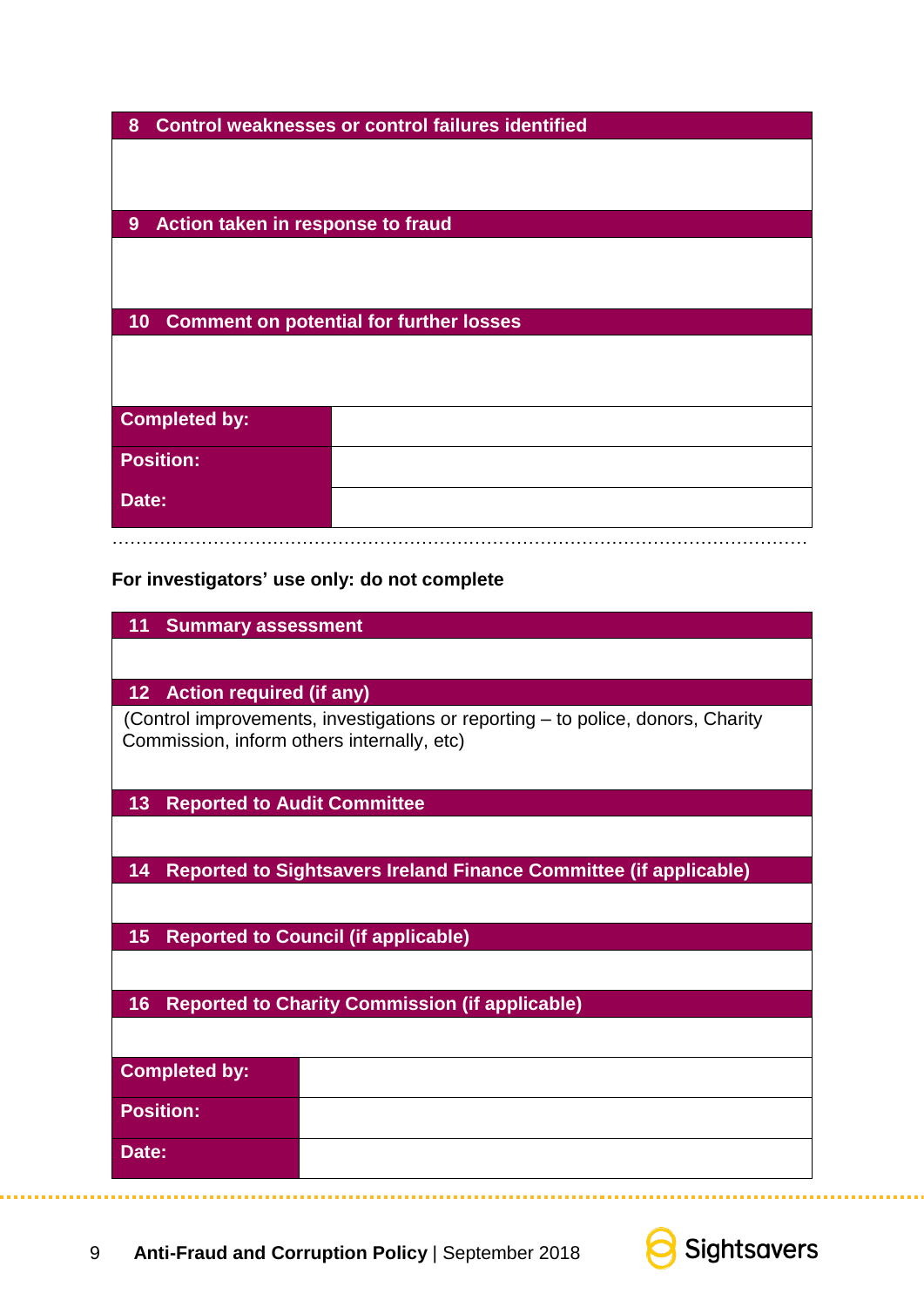## **Annex 2: Indicators of fraud or money laundering**

This annex gives details of some of the indicators of fraud, money laundering and corruption that everyone in the organisation should be aware of and watch out for.

### **Possible indications of money laundering**

- Large donations from people unknown to Sightsavers
- Donations conditional on particular individuals or organisations being used to do work for Sightsavers
- Offers of donations in cash, for a certain period of time, where the charity receives the interest, but the principal is returned to the donor at the end of the specified period
- Donations in foreign currencies, with the provision as above, but the principal is to be returned to the donor in the form of a sterling cheque.

## **Possible indications of fraud**

#### **Physical indications**

- Cash-only transactions
- Unusual discrepancies in accounting records and unexplained items on reconciliations
- Documents or account books missing
- High numbers of cancelled cheques
- Common names unexpectedly appearing as payees
- Duplicated payments or cheques
- Transactions taking place at unusual times with irregular frequency, unusual or 'round' amounts or to unknown recipients
- Payments made to individuals or companies with family or business connections to an employee
- One individual has control of a financial process from start to finish
- Rising costs with no explanation
- Customers or suppliers insisting on dealing with just one individual
- Tendering to one supplier only or to the same suppliers.

#### **Behavioural indicators**

- Vague responses given to reasonable and legitimate queries and/or these queries are left unexplained
- Employees who are excessively secretive in relation to their work/reluctant to accept assistance with finances
- The format of financial information presented to management has suddenly changed or became more complicated and difficult to understand
- Someone trying to delay work reviews or audits

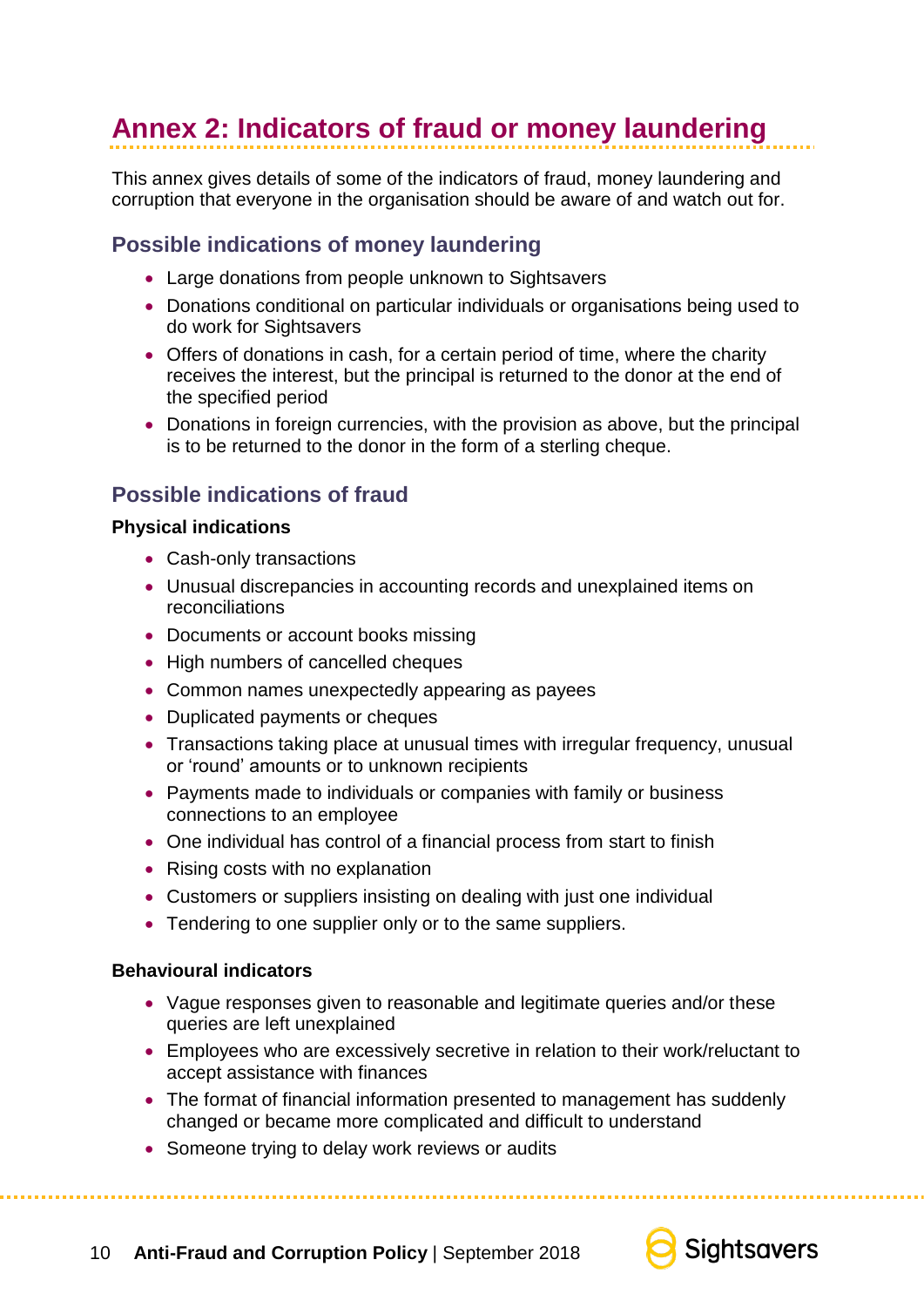- Employees who consistently work longer hours than their colleagues for no apparent reason
- Employees who are reluctant to take holidays and/or time off
- Employees known to be under duress for personal or financial reasons
- Employees with a sudden change of lifestyle and/or social circle
- Employees who are aggressive or defensive when challenged and/or controlling of certain colleagues
- Employees who are subject to complaints and/or tend to break the rules
- Employees who appear to make a greater than normal number of mistakes, especially where these lead to financial loss through cash or account transactions
- Employees with competing or undeclared external business interests
- Employees who submit inconsistent and/or unreasonable expense claims
- Prospective employees who are reluctant to provide full background information or who provide inaccurate or inconsistent information
- Managers who avoid using the procurement team.

## **Possible indications of corruption**

- Abnormal cash payments
- Pressure exerted for payments to be made urgently or ahead of schedule
- Payments being made through a third-party country for example, goods or services supplied to country A but payment is being made, usually to a shell company in country B
- Abnormally high commission percentage being paid to a particular agency
- Private meetings with public contractors or companies hoping to tender for contracts
- Lavish gifts being received
- An individual who never takes time off even if ill, or holidays, or insists on dealing with specific contractors themselves
- Making unexpected or illogical decisions accepting projects or contracts
- Abuse of the decision process or delegated powers in specific cases
- Agreeing contracts not favourable to the organisation either because of the terms or the time period
- Unexplained preference for certain contractors during tendering period
- Avoidance of independent checks on the tendering or contracting processes
- Bypassing normal tendering or contracting procedures
- Invoices being agreed in excess of the contract without reasonable cause
- Missing documents or records regarding meetings or decisions
- Payment of, or making funds available for, high-value expenses or school fees (or similar) on behalf of others.